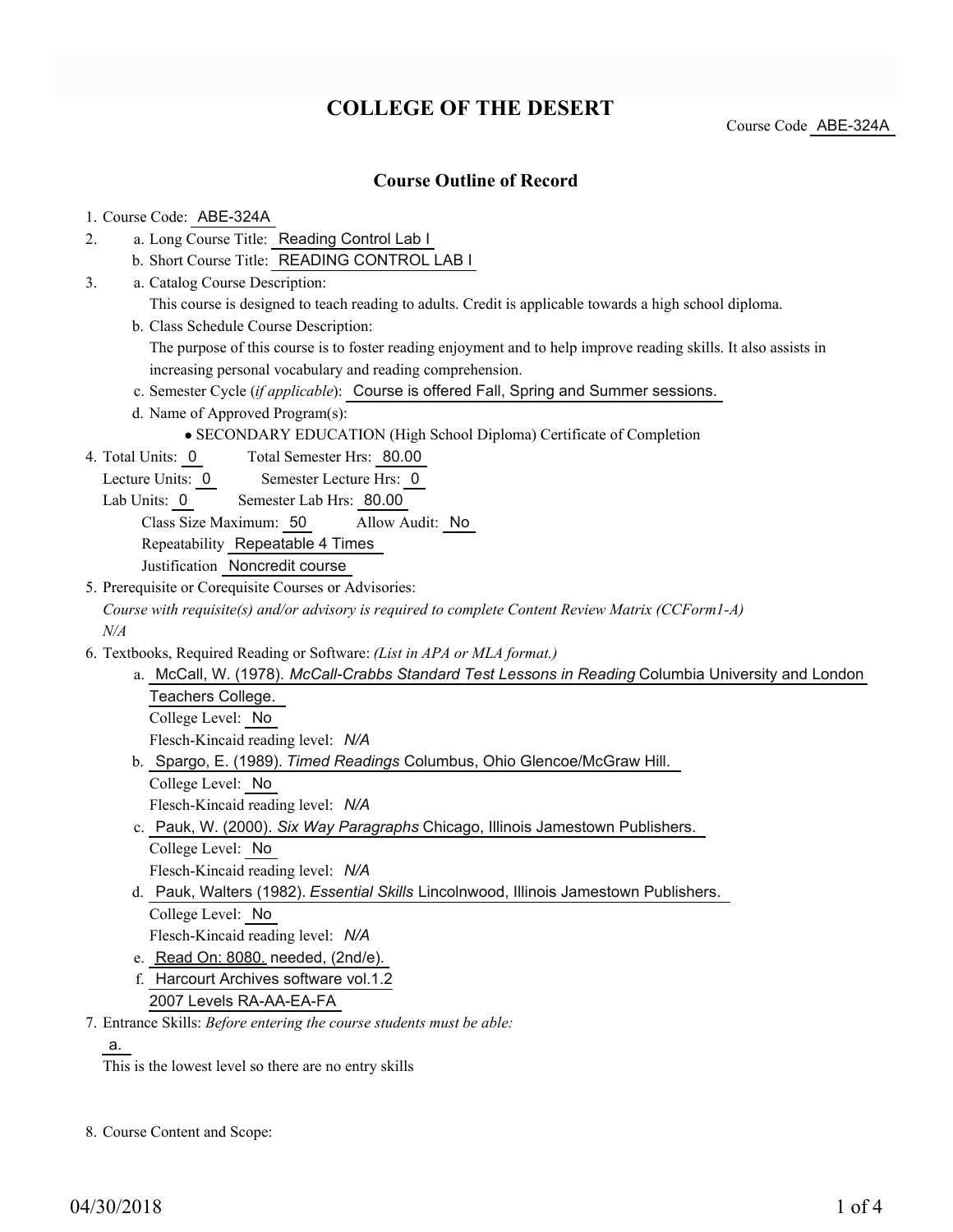## ABE 324A-Reading Control Lab I

#### Lecture:

- a. Decoding printed words
- b. Automaticity and fluency in responding to print
- c. Reading comprehension skills

#### Lab: *(if the "Lab Hours" is greater than zero this is required)*

- 1. Decoding printed words
- 2. Automaticity and fluency in responding to print
- 3. Reading comprehension skills
- 9. Course Student Learning Outcomes:
	- 1. Read and summarize printed materials.
	- 2. Identify Greek and Latin prefixes, suffixes and root words
	- 3. Illustrate reading skills.
- 10. Course Objectives: Upon completion of this course, students will be able to:
	- a. Decode printed words
	- b. Respond automatically or with fluency to print
	- c. Demonstrate skills of comprehension
- 11. Methods of Instruction: *(Integration: Elements should validate parallel course outline elements)* 
	- a. Individualized Study
	- b. Laboratory
	- c. Lecture

### Other Methods:

Individual, independent work on a self-paced program

12. Assignments: (List samples of specific activities/assignments students are expected to complete both in and outside of class.) In Class Hours: 90.00

Outside Class Hours: 0

-

.

a. In-class Assignments

a. Students at 0-2 grade level will be given word recognition and decoding exercises b. Students at 2-4 grade level will be given fluency building exercises c. Students at 4-5 grade level will be given comprehension exercises and introduced to academic or vocational general knowledge

- b. Out-of-class Assignments
- 13. Methods of Evaluating Student Progress: The student will demonstrate proficiency by:
	- Written homework
	- Self-paced testing
- 14. Methods of Evaluating: Additional Assessment Information:

Skill demonstration, reading tests, oral reading

15. Need/Purpose/Rationale -- All courses must meet one or more CCC missions. PO-BS Independent Study Skills

Recognize that the responsibility for learning and growth is their own.

IO - Personal and Professional Development Self-evaluate knowledge, skills, and abilities.